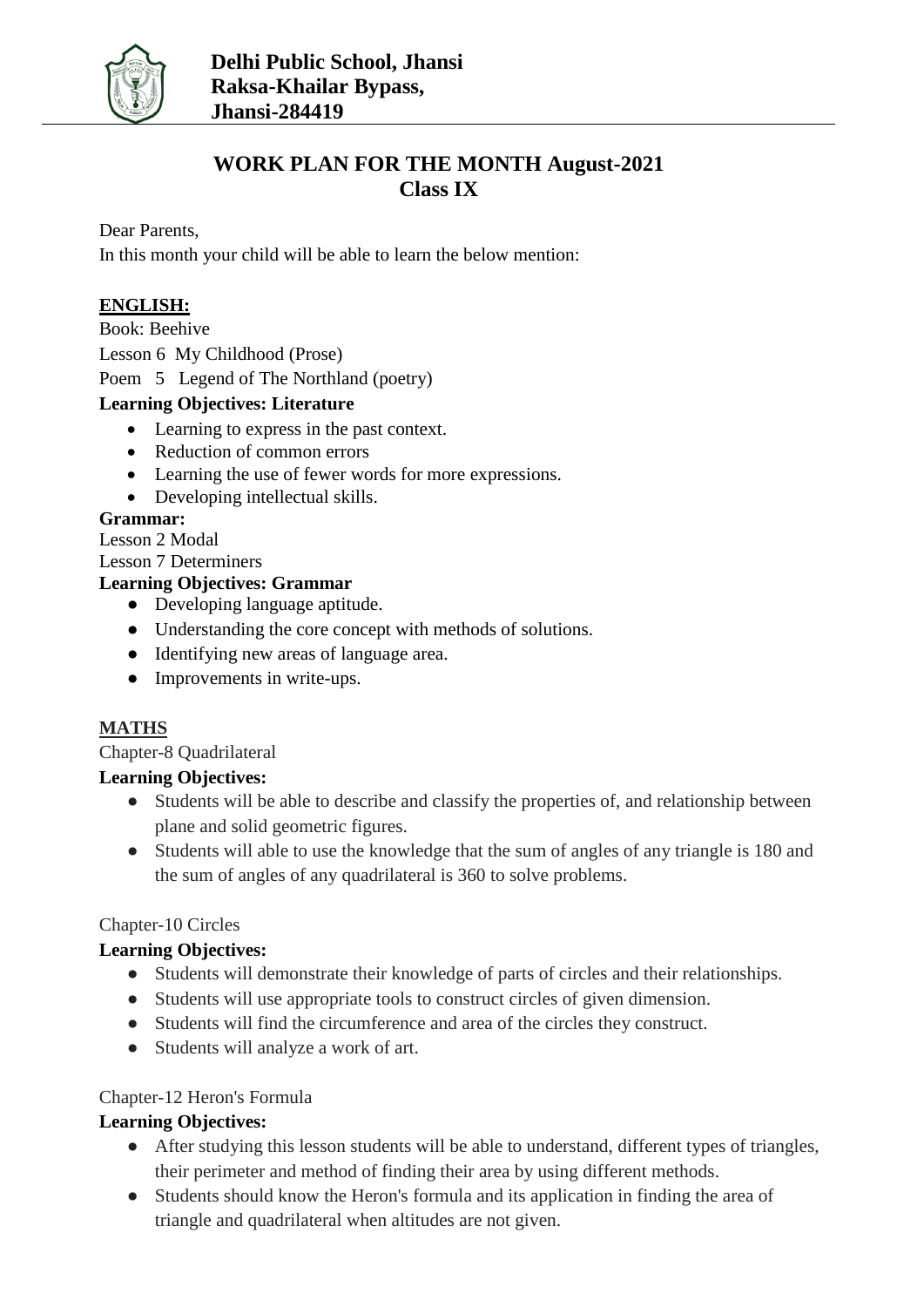### **SOCIAL STUDIES**

## **History**

Chapter 2- Socialism in Europe and the Russian Revolution

#### **Learning objectives:**

- Socialism and its role in changing society
- Consequences of the revolution.

**Skills**: 1)Description, 2)Analysis,3)Recite,4)Elaborate

### **Geography**

Chapter 3: Drainage

#### **Learning objectives:**

• Identify the river systems of the country and explain the role of rivers in the human society.

**Skills**:1)Description,2)Awareness,3)Comparison,4)Recitation.

#### **Economics**

Chapter-3: Poverty as a challenge

## **Learning Objectives:**

- Typical cases of poverty
- Poverty as seen by social scientist
- Social exclusion
- Vulnerability
- Poverty line
- Poverty estimates
- Vulnerable groups
- Interstate disparities
- Global poverty scenario
- Causes of poverty
- Anti-poverty measures
- The challenges ahead
- The case study, story of Shiv Raman and rural urban case

**Skills**: 1) Analysing, 2) Discussion, 3) Expressing, 4) Elaboration, 5) Develop the skills to know about unemployment and how to eradicate it from the society.

### **SCIENCE**

### **Physics**

Chapter: 08: Motion (Revision for Term I

Chapter: 09: Force and Laws of Motion (Revision for Term: 1)

Practical: 10: Establishing the relation between the loss in weight of a solid with the weight of water displaced by it when fully immersed in:

(a) Tap water, (b) Strongly salty water: by taking at least two different solids.

### **Learning Objectives**:

- Revisiting concepts in Motion (according to syllabus of Term I): Distance, Displacement, Speed, Velocity, Uniform and Non-Uniform Velocity and the concept of acceleration with representation on graph.
- Numericals on Motion, Laws of motion & conservation of momentum.
- Revision of balanced forces and unbalanced forces. Galilio's experiment to study corelation of unbalanced force with motion (velocity) & acceleration of the body. Newton's first law of motion (inertia)  $\&$  its relationship with mass. Momentum  $\&$  measurement of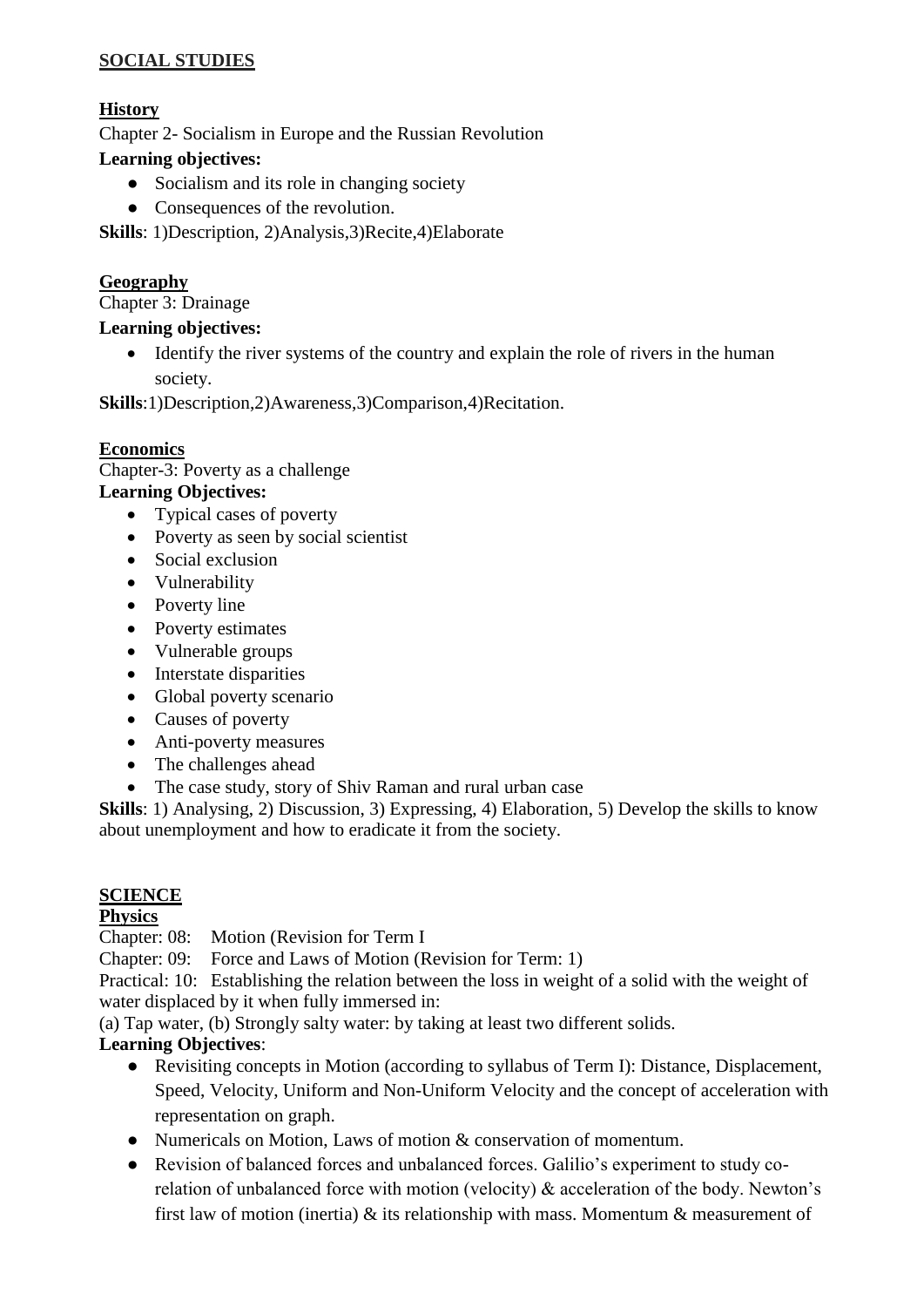force: second law of motion. Third Law of Motion. Law of conservation of momentum. Numericals on these concepts.

## **Biology**

Chapter-Tissues

### **Learning objectives-**

- Location and function of different type of meristematic tissues (plans).
- Difference between xylem and phloem on the basis of position and function.
- Name of components of xylem and phloem.
- Example of different type of epithelial tissues.
- Difference between bone and cartilage.
- Difference between voluntary, involuntary and cardiac muscles.
- Diagrammatic structure of neuron.

## **Chemistry**

Chapter 4: Structure of Atom

## **Learning objectives**:

- Students will revise the concept of atom.
- Discoveries of sub-atomic particles.

## **HINDI**

क्षितिज - (काव्य) पाठ 10 कबीर की साथियों एवं सबद कृतिका- पाठ -2 मेरे संग की औरतें

**व्याकरण** - अलंकार की परिभाषा तथा भेद

## व्यवहाररक ऻान-

- ववद्यातिियों में नैतिक मूल्यों में वृवि करना
- क्षियों के अतिकारों के प्रति जागरूक करना
- व्याकरक्षणक ऻान में वृवि करना

### **COMPUTER**

Chapter 9: Presentation Tools **Learning Objectives**

- Features of presentation tools
- Tools of word processer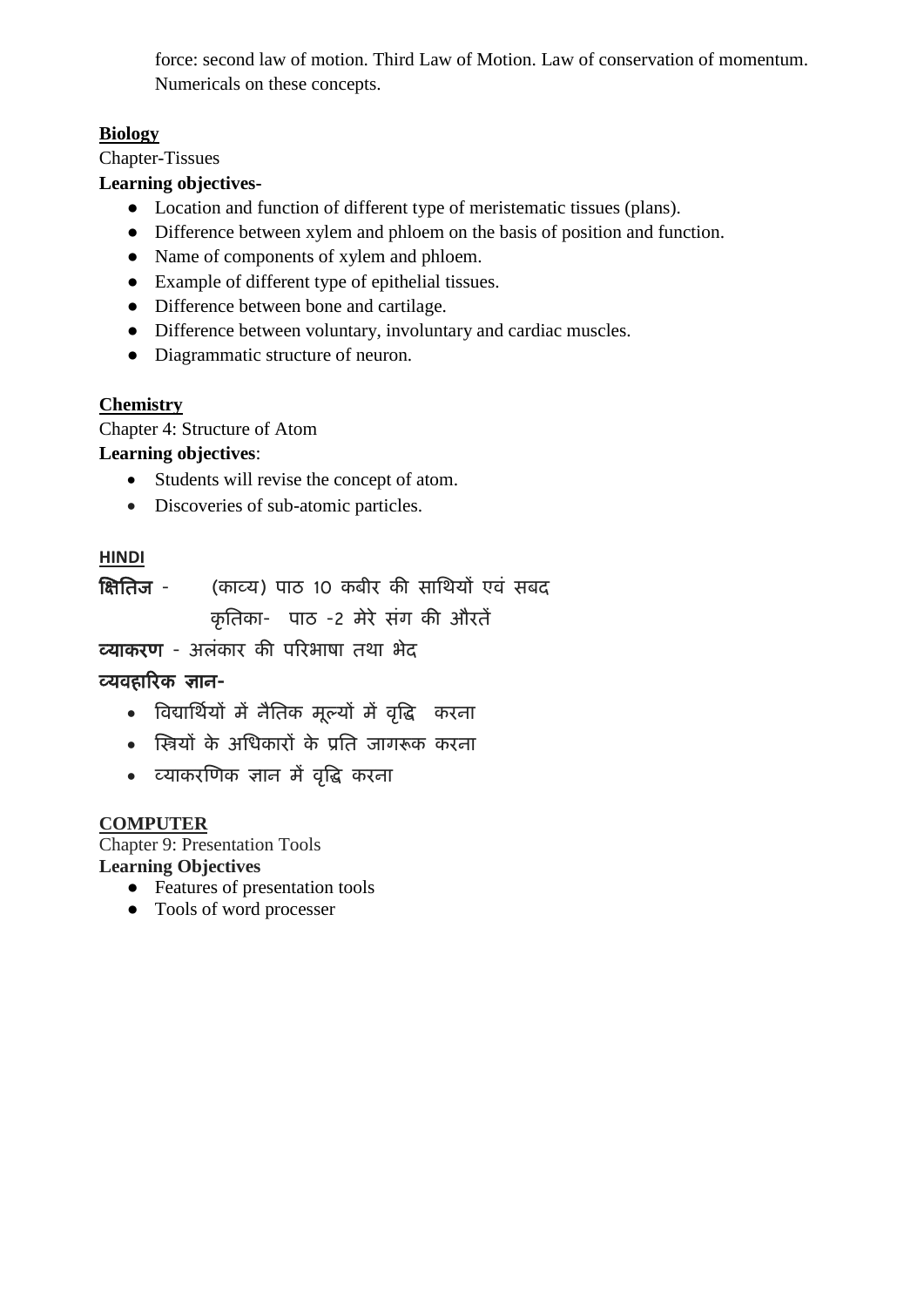#### **ACTIVITIES OF THE MONTH**

## **English Poem The Ball Poem**

What is the boy now, who has lost his ball, What, what is he to do? I saw it go Merrily bouncing, down the street, and then Merrily over — there it is in the water!

No use to say 'O there are other balls': An ultimate shaking grief fixes the boy As he stands rigid, trembling, staring down All his young days into the harbour where His ball went. I would not intrude on him; A dime, another ball, is worthless. Now He senses first responsibility

In a world of possessions. People will take Balls, balls will be lost always, little boy. And no one buys a ball back. Money is external.



He is learning, well behind his desperate eyes, The epistemology of loss, how to stand up Knowing what every man must one day know And most know many days, how to stand up.

#### दोहा

(1) तिनका कबहुँ ना निन्दिये, जो पाँवन तर होय,

## कबहुँ उड़ी आँखिन पड़े, तो पीर घर्नेरी होय।

अर्थ :- कबीर कहते हैं कि एक छोटे से तिनके की भी कभी निंदा न करो जो तुम्हारे पांवों के नीचे दब जाता है। यदि कभी वह तिनका उडकर आँख में आ गिरे तो कितनी गहरी पीडा होती है!

## $(2)$ जब मैं था तब हरी नहीं, अब हरी है मैं नाही ।

### सब अँधियारा मिट गया, दीपक देखा माही ।।

अर्थ :- जब मैं अपने अहंकार में डूबा था – तब प्रभू को न देख पाता था – लेकिन जब गुरु ने ज्ञान का दीपक मेरे भीतर प्रकाशित किया तब अज्ञान का सब अन्धकार मिट गया – ज्ञान की ज्योति से अहंकार जाता रहा और ज्ञान के आलोक में प्रभु को पाया।